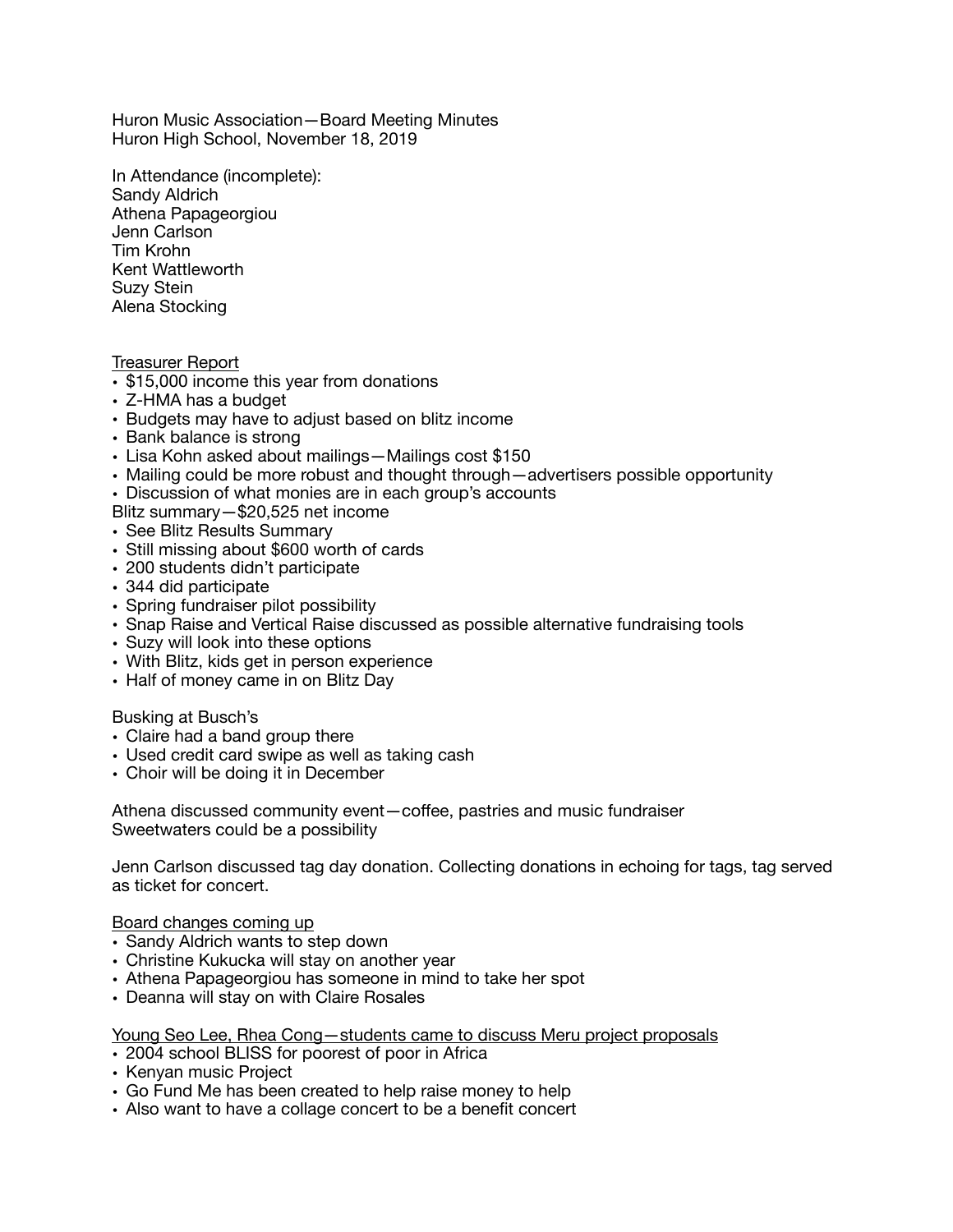- Possibly expand to other Ann Arbor high schools
- Sandy recommended going to MLive to expand getting message out
- Shar and Sesi have agreed to donate a van and instruments
- [bit.ly/kenyamusicproject](http://bit.ly/kenyamusicproject)
- graphics/pictures
- [MichiCan.org](http://MichiCan.org) manages donations
- Ann Arbor Observer Maggie MacMillan
- Emory—possible ad here
- Meredith Bruckford—We Love Ann Arbor
- Jo Mathis at AAPS—communications
- LucyAnne Lance radio program AM
- WEMU possible opportunity for announcement
- Students go over to Africa and mentor—small group as soon as this year
- Ticket price or suggested donation
- Collection at the event
- Put go fund me in program

Collage Concert May 29, last day seniors are in school could be a fundraiser for this

# Director updates

Choir—Kent Wattleworth

- Clinicians Norma Freeman former saline choir director
- Joel Moore from Olivet College

Coming up:

- Mark Stover U-M director men's glee club
- Brandon Johnson from EMU
- A Cappella MMC
- Middle school from Jackson led by James Cummings—friend of Kent
- A Cappella will sing with them at MMC
- Acappellapalooza at Pioneer next Monday
- Next Tuesday choir day Claque, Scarlett, Tappan
- Holiday Pops with A2SO with Pioneer & Skyline
- Orchestra at choir concert Vivaldi Gloria
- MMC Saturday 1:00pm January 18th
- Preview concert Tuesday 1/14/20—Band and choir

# Tim—Orchestra

- Potluck/dress rehearsal Thursday
- Concert day after thanksgiving break
- Orchestra night 2020 preparing concertos
- Scotland trip meeting tomorrow night 7:00pm Ingram theater
- Alena said a parent said Tim's email was very helpful

Rob Ash with band rehearsing

- John Pasquale Michigan marching band director
- Michael Haycock and H. Robert Reynolds coming also

Tonight we Swing December 5 need to feed 80 people

- Legendary drummer Kenny Washington
- Multiple Jazz bands participating

MMC bus funding discussion

- Tim asked if HMA would help support from the HMA general fund
- Tim asked for \$1500